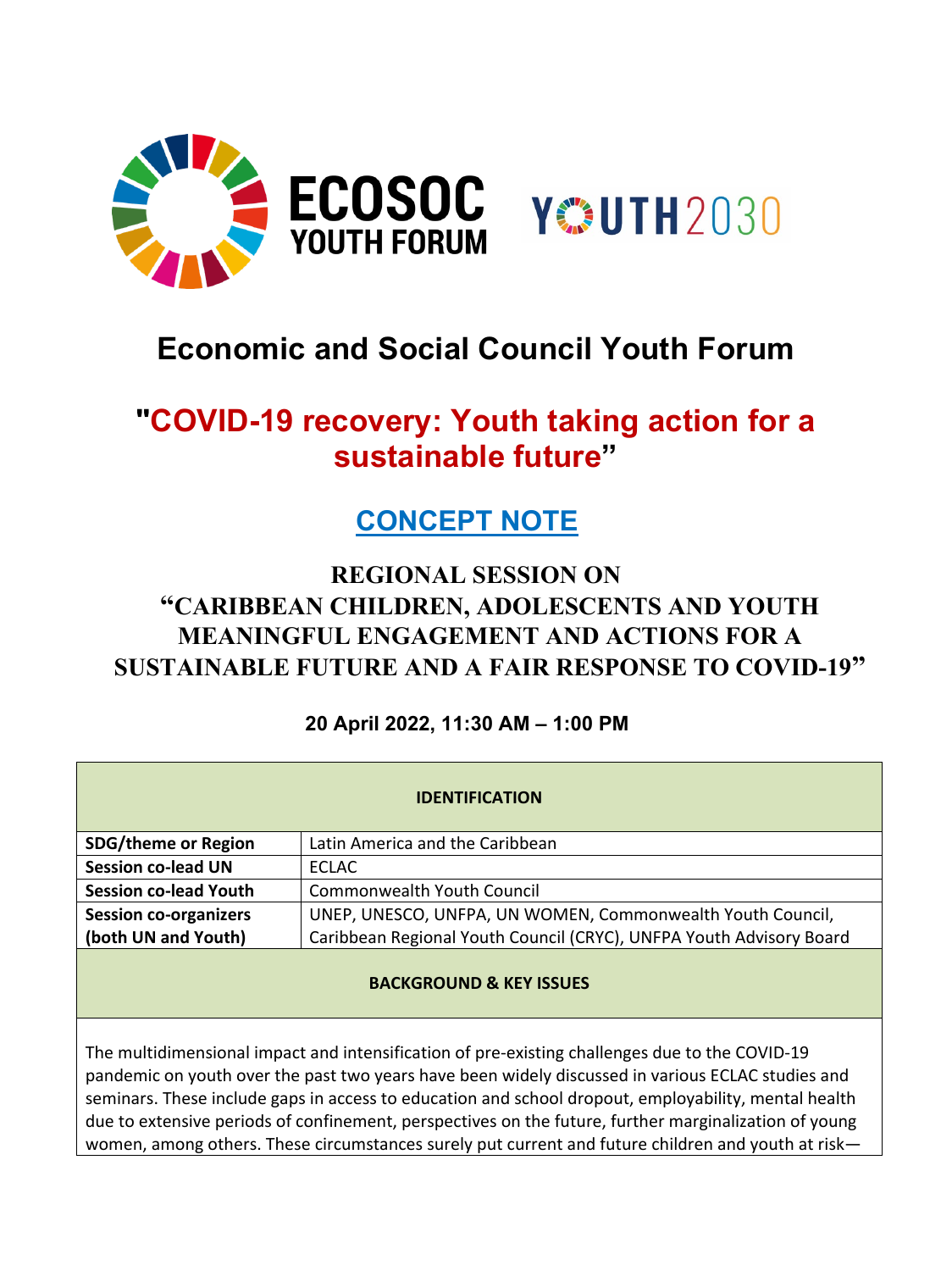the same generations that have a critical role in the attainment of the 2030 Agenda in the region and in the recovery process.

In the lead up to the 2022 ECOSOC Youth Forum, a series of activities are being delivered to extend the dialogue with and for youth in Latin America and the Caribbean so as to create further opportunities to gather their opinions, expertise and recommendations on the five SDGs under review at the next High-Level Political Forum, namely SDG 4 (Quality Education), SDG 5 (Gender Equality), SDG 14 (Life Below Water), SDG 15 (Life on Land) and SDG 17 (Partnership for the Goals).

## **Key issues**

## **Education Youth Want and Need (SDG 4)**

The attainment of SDG 4 is facing various uncertainties, with new and amplified challenges due to the COVID-19 pandemic. There are, on the one hand, positive trends and reduction of structural gaps, such as the increase in the years of education of the population and the increase in access to the preprimary, primary and secondary levels, particularly for girls and young women, for lower income quintiles of the population and children and for youth in rural areas. On the other hand, however, some indicators have stagnated and even deteriorated, such as the completion and quality assessment of secondary education and the alarming increase in gaps in the access to tertiary education.

To control the spread of the COVID-19 virus, face-to-face classes were partially or entirely interrupted at all educational levels. Latin America and the Caribbean have the most prolonged period of interruption, 56 weeks on average until September 2021 (more than one academic year). The education disruption revealed and deepened existing inequalities, increasing dropout rates and learning losses and affecting young people's mental health and well-being. Indeed, the impact of the pandemic on students under vulnerable conditions, such as students with disabilities, migrants or students from indigenous communities requires urgent mitigation measures. Education is essential to enter the workforce under decent conditions, build citizens who actively engage on critical social and environmental issues, and achieve other SDGs. Therefore, inclusive quality education should be at the centre of the recovery efforts by leaving no youth behind.

## **Generation Equality: Building back better with young women and girls at the centre (SDG 5)**

Gender inequalities have structural roots in Latin America and the Caribbean and are fundamentally linked to the region's development model and the sexual division of work. The development model produces and reproduces inequality leaving women overrepresented in the economic sectors characterized by low-wage employment and limited access to social protection. The sexual division of work, on the other hand, limits female participation in the economic and public spheres by making women mainly responsible for domestic and care work. Broadly, there are four structural nodes of gender inequality limiting the economic, physical and decision-making autonomy of girls and women: (i) poverty and socioeconomic inequality, (ii) patriarchal values and the culture of privilege, (iii) the sexual division of work and care, and (iv) the concentration of power and the hierarchical relations in the public sphere.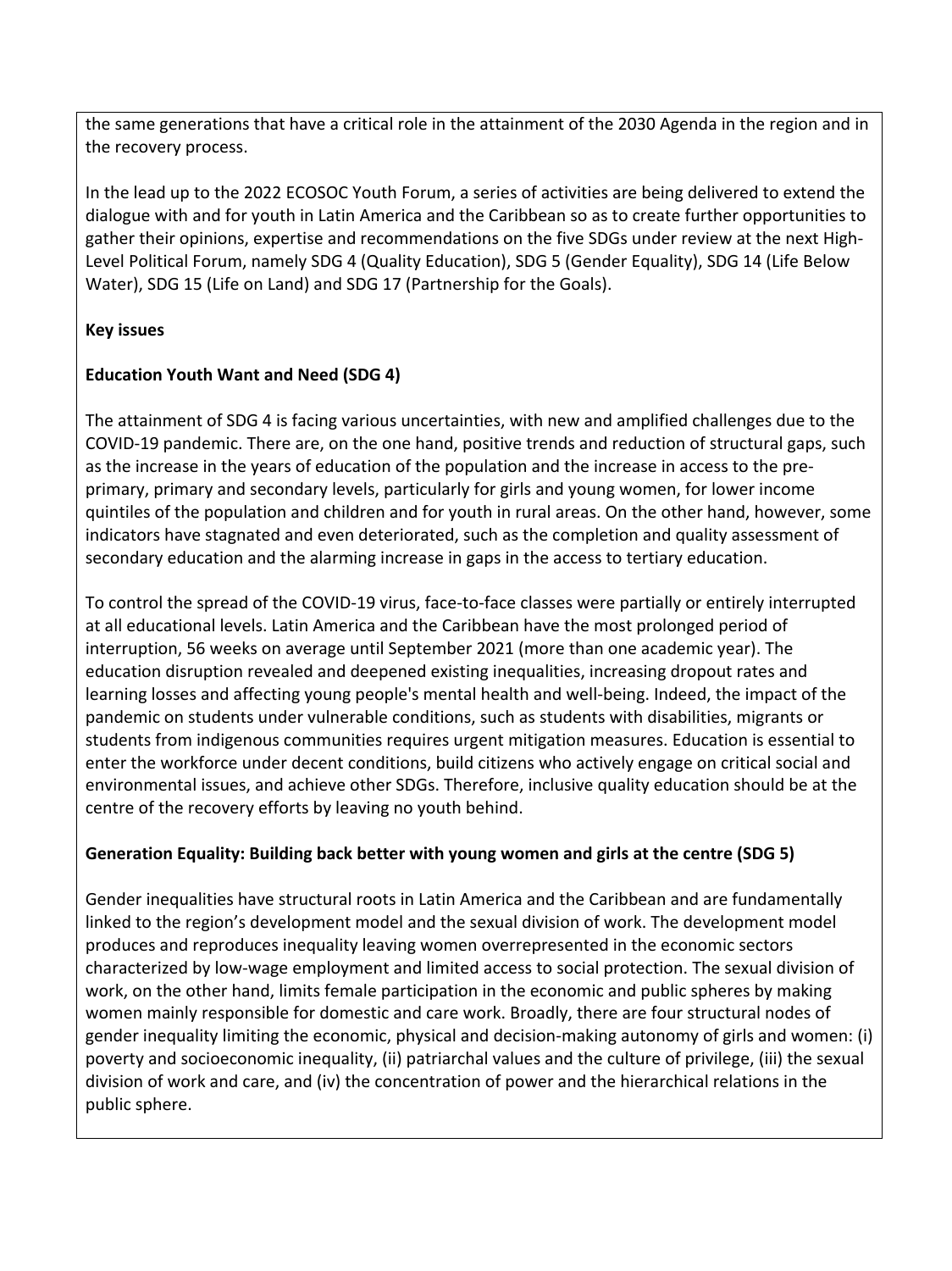The nature of the crisis and the confinement measures implemented to respond to the spread of the virus increased the burden of care work among girls, adolescents and women, as well as their exposure to situations of violence and abuse within their households. At the same time, the restrictions on mobility made it difficult to seek help and access services and safety nets. Moreover, given the difficulties in accessing appropriate, timely and quality health care, the pandemic has accentuated the gaps in the exercise of sexual and reproductive rights. In sum, the COVID-19 pandemic has deepened long-term gender inequalities in Latin America and the Caribbean, deterring the achievement of the 2030 Agenda for Sustainable Development.

## **Life below water and Youth: Connecting generations to protect our Ocean (SDG 14)**

The ocean is the planet's largest biosphere and climate regulator. It covers 70% of the earth's surface and absorbs 25% of all CO2 emissions and 90% of the heat from the emissions. The integrity of marinecoastal ecosystems is critical for the well-being and sustainability of people's livelihoods through its role in providing food and energy, sustaining economic activities such as tourism, fishing and marine gathering, and confronting climate change. However, there is little acknowledgement of its importance: pollution and overfishing, along with climate change, pose a significant threat to marine and coastal ecosystems.

The situation of mangrove forests, located along the tropical coastline and crucial for terrestrial and marine life, is particularly worrying. The region is home to almost a quarter of the world's mangroves, distributed mainly in coastal areas of its intertropical zone. They absorb 90% of the energy of the sea waves and protect against storms, giving security to coastal populations through their role in mitigating the effects of hurricanes and storms, reducing their financial, infrastructure and human lives costs. Moreover, they are very effective in carbon sequestration, harbouring almost three times the amount maintained in temperate forests, and provide space for recreation and ecotourism. Unfortunately, however, this resource has been undervalued and is in danger, due to significant losses in Latin America and the Caribbean and South and Southeast Asia.

## **Life on Land (SDG 15)**

There is no other region in the world with a higher average number of tons of biomass per hectare than Latin America and the Caribbean (50% higher than the world average). This figure shows the high quality of the forests in the region, generally with a multi-layered structure and enormous biodiversity, in species and life forms. The region's forests also stand out for their relevance as a carbon sink and their role in stabilizing the world's climate and hydrological cycles, among many other ecosystem services. Unfortunately, the region has witnessed rapid deforestation, resulting in loss of 138 million hectares in the last 30 years, which is equivalent, for example, to more than half of the size of Argentina.

Although deforestation rates have slowed in the region, forests remain in danger. In 15 countries, deforestation has increased in the last decade, threatening indigenous territories and livelihoods and pushing environments to a critical point of disturbance that can affect their capacity to recuperate. The main driver of deforestation in the region is the expansion of the agricultural and livestock frontier motivated by the high income associated with export products. At the same time, the impacts of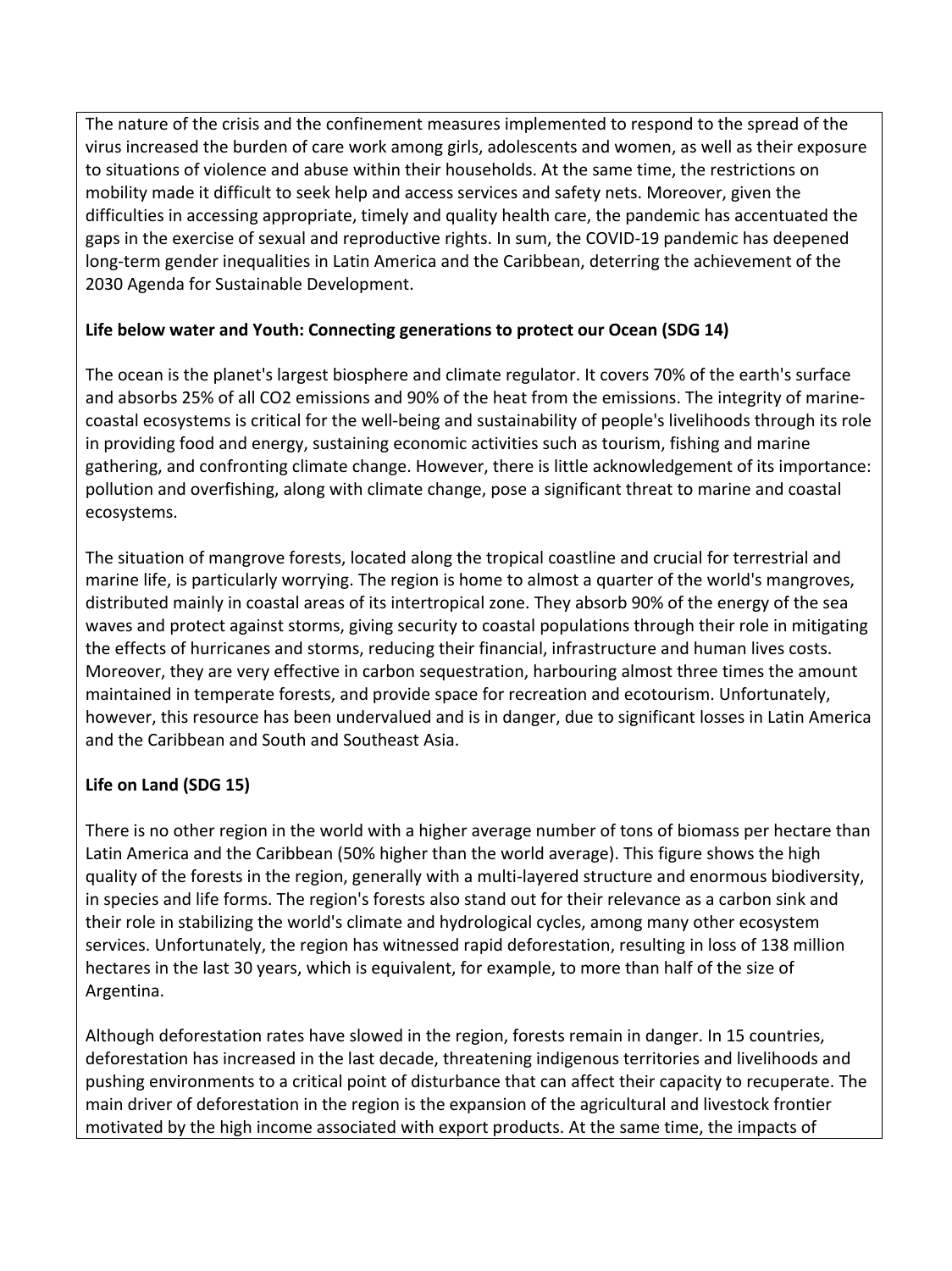climate change are growing, the frequency of disasters, such as forest fires, is increasing, pollution levels are worsening, and species extinction is growing. These trends have profound consequences for our planet's ecological integrity and people's lives, including many vulnerable young people, since ecosystems with high diversity reduce the possibility of diseases contagion to humans. Therefore, there is an increase in the risk of new outbreaks of zoonotic diseases and pandemics.

## **Financing our Future (SDG 17)**

Building back better and fairer from COVID-19 will require a strengthened global partnership that reduces risk, enables recovery and builds resilience—with a particular focus on the needs of youth and future generations. Despite inflation and other pressures, sustainable recovery requires targeted, highimpact sustained financing and investment in future generations. Non-financial investments, including capacity building, will also be critical to the long-term sustainability of recovery efforts.

In particular, efforts to mitigate the short- and long-term impacts of the COVID-19 pandemic require an unprecedented level of collaboration. We have seen many positive contributions from young people during the pandemic, which need to be made visible. Young people support the most vulnerable people in their communities and help save lives: even in situations of a shortage of protective equipment, young health professionals risk their lives on the front lines of the pandemic. They also support the most vulnerable people in their communities. They must be acknowledged as key actors in the process of building a cohesive and inclusive social pact focused on well-being and rights in the context of the recovery process of the prolonged crisis.

## **SESSION OBJECTIVES**

- 1. Provide space for young people of the LAC region to express their recommendations, insights and expertise on pressing needs and issues, especially those related to SDGs 4, 5, 14, 15 and 17.
- 2. Showcase the youth engagement processes in preparation for the fifth meeting of the Forum of the Countries of Latin America and the Caribbean on Sustainable Development and the ECOSOC Youth Forum LAC Regional Table with the 2022 HLPF theme "Building back better from the coronavirus disease (COVID-19) while advancing the full implementation of the 2030 Agenda for Sustainable Development".
- 3. Follow up on regional youth consultation efforts towards the implementation and review processes of the 2030 Agenda for Sustainable Development and the recovery process from the COVID-19 pandemic.
- 4. Reflect on the role of National Youth Policies as potential SDGs accelerators during the Decade of Action.
- 5. Create an interactive platform between youth and Member States to promote meaningful youth engagement in the revision, implementation and follow up process of the 2030 Agenda for Sustainable Development.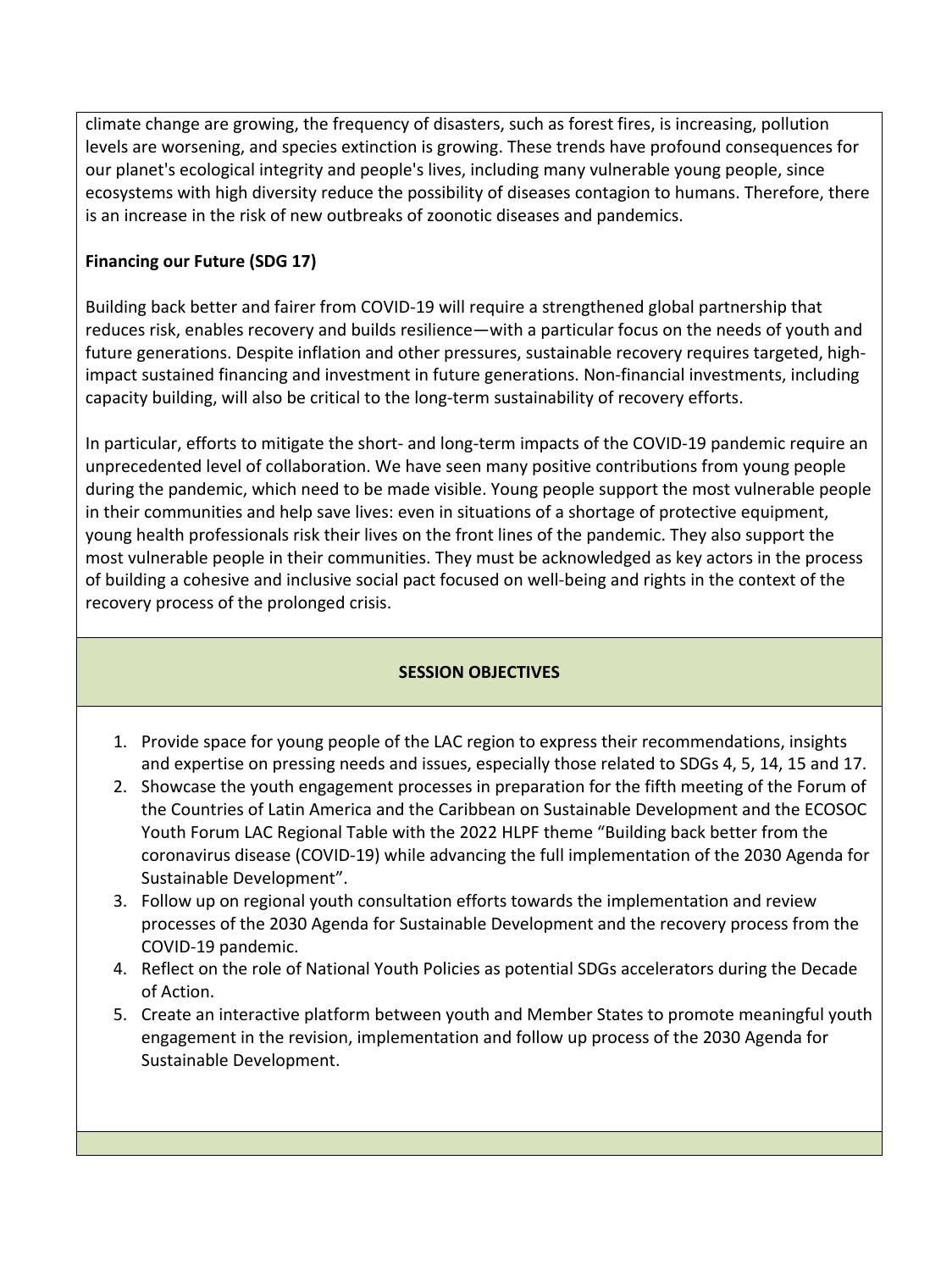#### **EXPECTED OUTCOMES**

- 1. LAC children, adolescents and youth recommendations and voices are shared with Member States, UN Agencies and forum participants.
- 2. Dialogue with Member States regarding the ways they are including young people in the implementation of the 2030 Agenda and the response to COVID 19.
- 3. The preparatory regional youth consultations process is presented.
- 4. Promote further articulation with Member States for the implementation of the 2030 Agenda.

#### **APPROACH USED TO GENERATE CONCRETE CONTRIBUTIONS AND RECOMMENDATIONS**

In Latin America, the approach used was based on regional children, adolescents and youth consultations and preparatory activities that included a LAC CAY Forum where the participants shared their concerns, recommendations and contributions in the frame of the SDGs under review.

In the Caribbean, a series of Youth Dialogues were held where young people of the subregion engaged policy makers and experts in examining themes aligned with the SDGs under review via discussions and presentations. The perspectives and outcomes of these dialogues will feed into the Caribbean regional breakout session of this year's ECOSOC Youth Forum.

| <b>Time</b> | <b>Activity</b>                                                    | <b>Presenters</b>                                                                                                                                                                                                                                                                                                                                                                                                                     |
|-------------|--------------------------------------------------------------------|---------------------------------------------------------------------------------------------------------------------------------------------------------------------------------------------------------------------------------------------------------------------------------------------------------------------------------------------------------------------------------------------------------------------------------------|
| 5 mins      | Welcome and introduction                                           | Bernice Antoine, UNFPA Youth Advisor,<br>Trinidad and Tobago (Moderator)                                                                                                                                                                                                                                                                                                                                                              |
| 20 mins     | Presentation of the outcomes of<br>the Caribbean Dialogue Sessions | <b>Quality and Inclusive Education in the</b><br>Caribbean<br>Amber Sybesma, 12th UNESCO Youth<br>Forum Participant, Aruba<br>Gender perspectives in the recovery<br>process post-COVID-19<br>Sapphire Alexander, Advisor to the<br>$\bullet$<br>Global Advisory Committee for the<br>Caribbean region at FRIDA, The<br>Young Feminist Fund; Global<br>Advisory Committee for the United<br><b>Nations Girls Education Initiative</b> |

## **OVERALL STRUCTURE AND FLOW**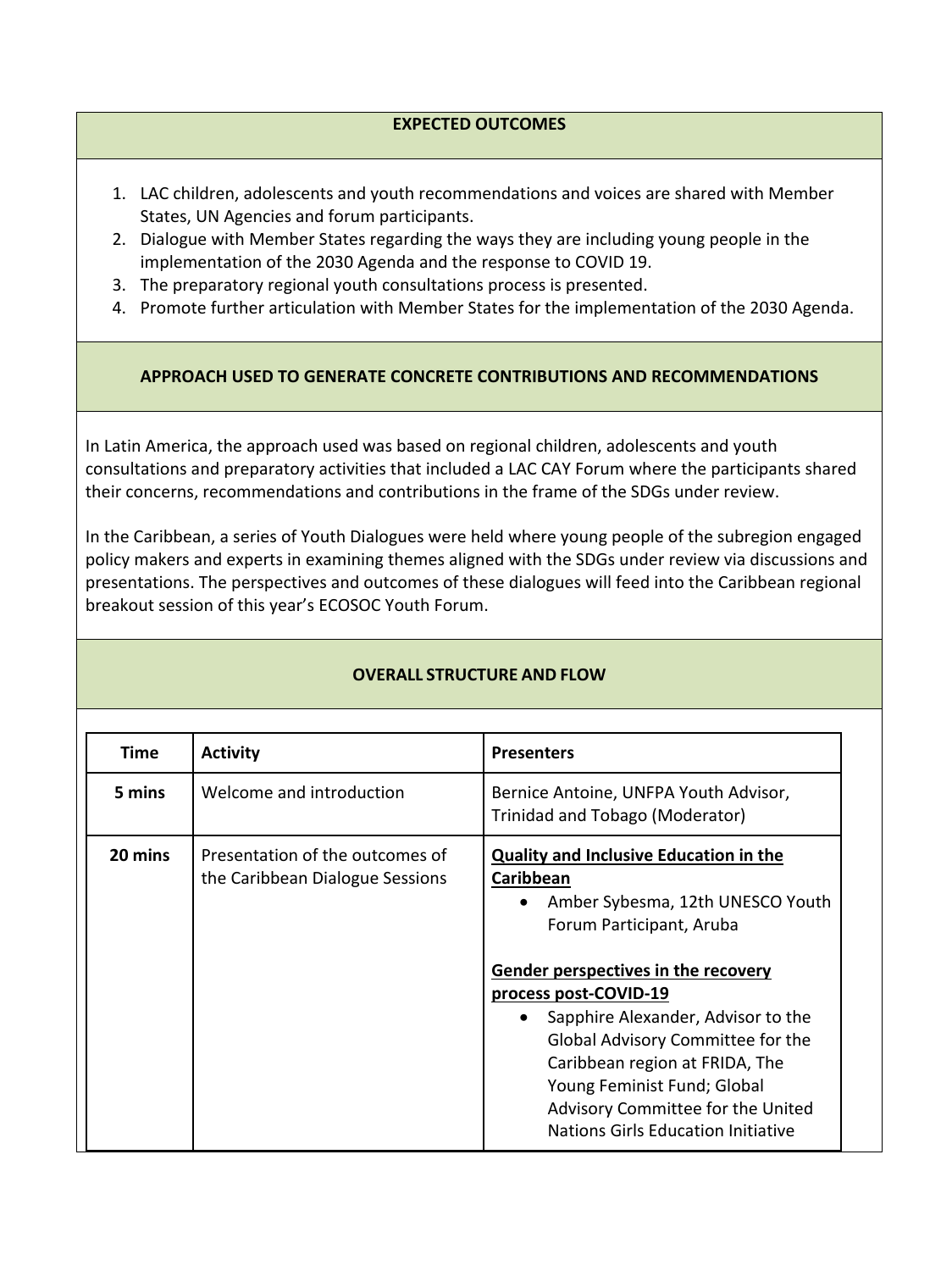|         |                                                                                                                                            | (UNGEI)<br>The role of youth in Caribbean blue futures<br>- targeting SDG 14<br>Zana Kristen Wade, Ocean and Climate<br>Youth Ambassador, Belize.<br>Life on Earth and Caribbean Youth<br><b>Environmental Action</b><br>Ferdison Valmond, Kalinago<br>Inpirators Youth Group, Dominica                                                                                             |
|---------|--------------------------------------------------------------------------------------------------------------------------------------------|-------------------------------------------------------------------------------------------------------------------------------------------------------------------------------------------------------------------------------------------------------------------------------------------------------------------------------------------------------------------------------------|
| 15 mins | <b>Discussions</b>                                                                                                                         | Moderated by Bernice Antoine, UNFPA<br>Youth Advisor, Trinidad and Tobago                                                                                                                                                                                                                                                                                                           |
| 45 mins | The way forward<br>This segment would focus on<br>participants' recommendations and<br>inputs (using 3/4 guidance<br>discussion questions) | Facilitated by Franz George, Caribbean and<br>Americas Regional Representative,<br><b>Commonwealth Youth Council</b><br>Jhannel Thomlinson, Caribbean<br><b>Youth Environment Network</b><br>(panellist)<br>Shane John, Commonwealth Youth<br>Council, Trinidad and Tobago<br>(panellist)<br>Ayesha Constable, Young People for<br>Action on Climate Change, Jamaica<br>(panellist) |
| 5 mins  | Conclusions                                                                                                                                | Franz George, Caribbean and Americas<br>Regional Representative, Commonwealth<br><b>Youth Council</b>                                                                                                                                                                                                                                                                               |

## **SESSION DISCUSSION QUESTIONS**

- What are the main challenges for youth in the LAC region around the SDGs under review?
- What are the main recommendations from youth to Member States to address the challenges identified?
- How do young people in the LAC region want to be included in the implementation of the 2030 Agenda and SDGs under review? and what are the contributions or actions youth are making in the territories?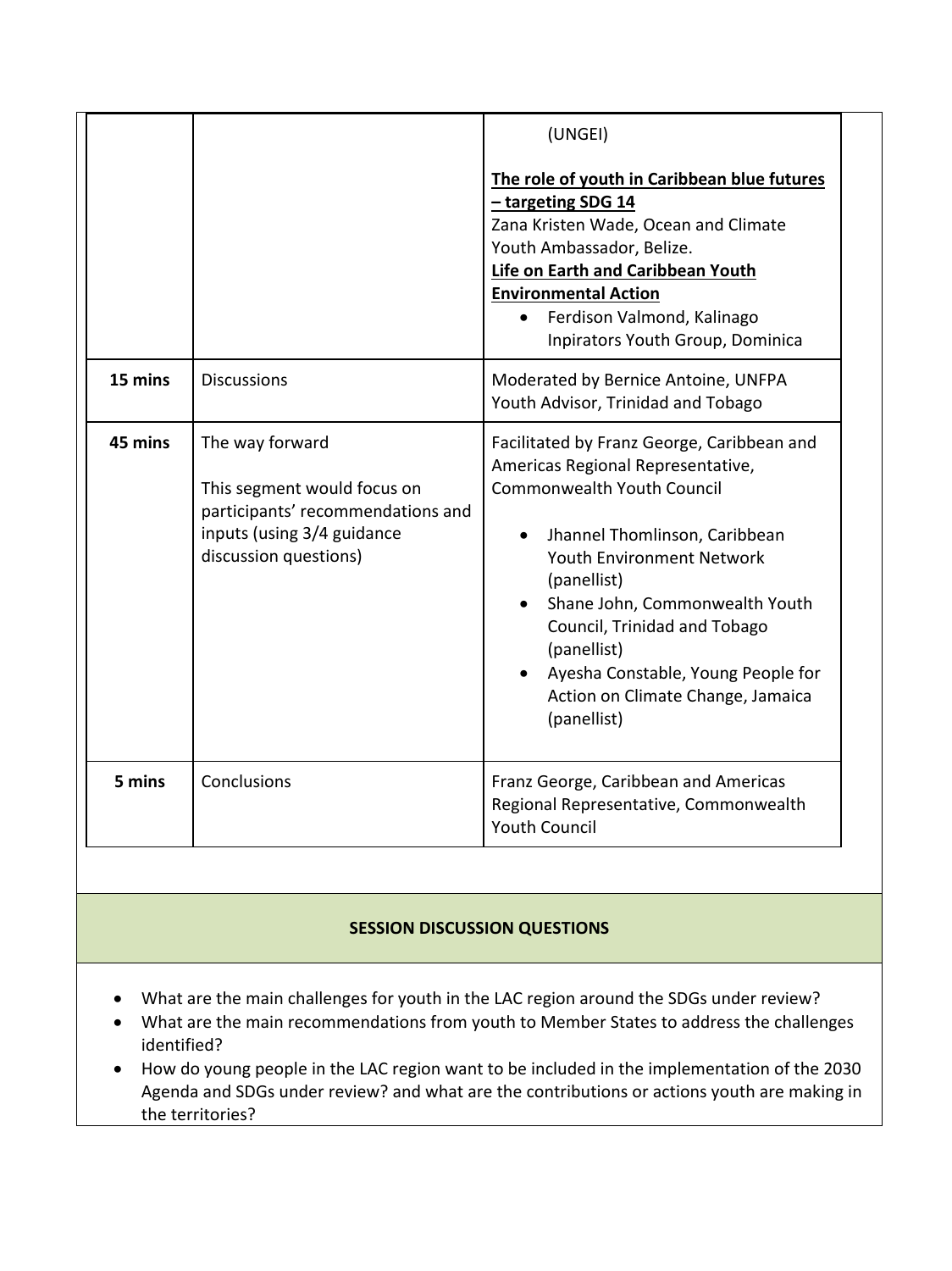- How are Member States including young people meaningfully in the implementation of the SDGs under review?
- Why is it important for Member States to include youth in the implementation of the 2030 Agenda and response to COVID 19?

#### **NAMES OF SESSION SPEAKERS AND MODERATOR(S)**

- Bernice Antoine, UNFPA Youth Advisor, Trinidad and Tobago
- Ferdison Valmond, Kalinago Inpirators Youth Group, Dominica
- Franz George, Caribbean and Americas Regional Representative, Commonwealth Youth Council
- Jhannel Thomlinson, Caribbean Youth Environment Network
- Shane John, Commonwealth Youth Council, Trinidad and Tobago
- Ayesha Constable, Young People for Action on Climate Change, Jamaica

#### **OVERVIEW OF PREPARATORY EVENT/CONSULTATION**

In the Latin America and Caribbean region, the following preparatory activities have taken place:

- 1. Informative session on 24 January at 10:00 a.m. Lima time, with the objective of sharing with the youth of the region the scope of the prioritized SDGs.<https://bit.ly/3BdIM9L>
- 2. Virtual consultation for Latin American and Caribbean Youth on the road to the 5<sup>th</sup> Session of the Forum of Latin American and Caribbean Countries on Sustainable Development and the 11<sup>th</sup> ECOSOC Youth Forum, will be available from 9 February to 5 April 2022 and will gather the opinions and recommendations of the region's youth.<https://bit.ly/3J7GueM>
- 3. In the Caribbean, in preparation of the Regional Youth Forum, a series of Subregional Youth [Dialogues](https://www.cepal.org/en/events/caribbean-youth-dialogues-2022-preparation-united-nations-economic-and-social-council-youth?utm_source=ECLAC&utm_campaign=Meetings,+Seminars+and+Workshops) were held on 23 and 24 February 2022 and attended by 117 participants from 22 Caribbean countries (Anguilla, Antigua and Barbuda, Aruba, Bahamas, Barbados, Belize, British Virgin Islands, Cayman Islands, Dominica, Dominican Republic, Grenada, Guyana, Haiti, Jamaica, Martinique, Montserrat, Saint Kitts and Nevis, Saint Lucia, Saint Vincent and the Grenadines, Sint Maarten, Suriname, Trinidad and Tobago).
- 4. Latin American and Caribbean Youth Forum 2030: Road to the 5<sup>th</sup> Session of the Forum of Latin American and Caribbean Countries on Sustainable Development and the 11th ECOSOC Youth Forum, held on 4 March 2022.<https://bit.ly/3GElsD7>
- 5. Youth Side Event, 5th Session of the Forum of Latin American and Caribbean Countries on Sustainable Development, 9 March 2022. [https://foroalc2030.cepal.org/2022/en/programme/towards-economic-and-social-council](https://foroalc2030.cepal.org/2022/en/programme/towards-economic-and-social-council-youth-forum-latin-american-and-caribbean-perspectives)[youth-forum-latin-american-and-caribbean-perspectives](https://foroalc2030.cepal.org/2022/en/programme/towards-economic-and-social-council-youth-forum-latin-american-and-caribbean-perspectives)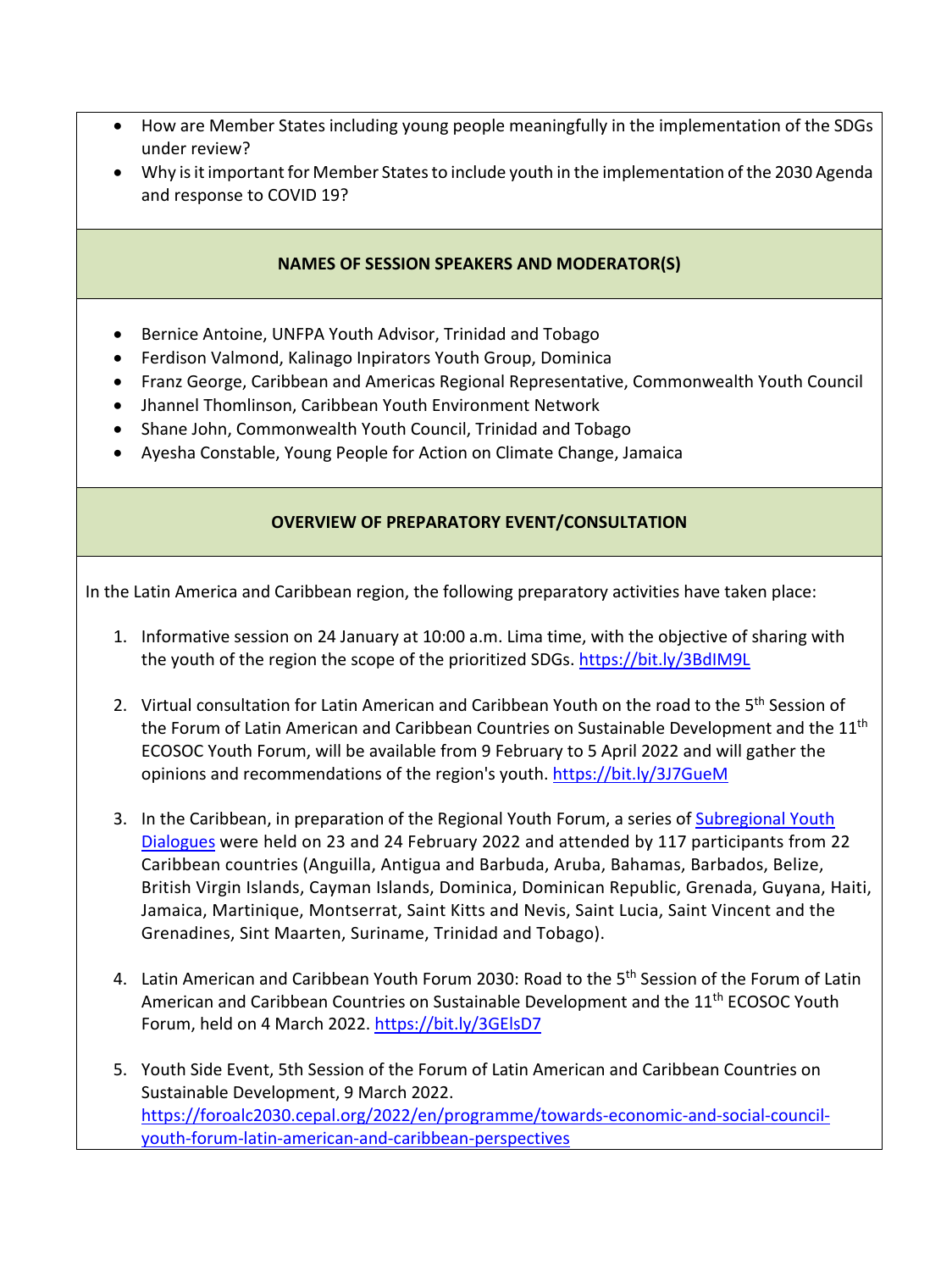## **SUGGESTED READING**

#### **General:**

- A. [Outcomes of the Caribbean Youth Dialogues](https://bit.ly/CaribbeanEYFBreakOutSession2022)
- B. [Outcomes of the Latin American Youth Dialogue](https://bit.ly/3jaUaL9)

C. [First](https://www.cepal.org/en/publications/46981-united-nations-survey-latin-american-and-caribbean-youth-within-context-covid-19) and Second United Nations Survey on Latin American and Caribbean Youth in the Context of the COVID-19 Pandemic

D. Outcomes of the regional online consultation  $(1<sup>st</sup> cut)$ 

E. Statement of the Children, Adolescent and Youth Group Towards the Forum

## **SDG 4:**

A. UNESCO/CEPAL Regional Report on SDG 4 (to be launched)

B. [La educación en tiempos de la pandemia de COVID-19](https://cepal.org/es/publicaciones/45904-la-educacion-tiempos-la-pandemia-covid-19)

C. [Education during the COVID-19 pandemic: Access, inclusion and psychosocial support](https://www.cepal.org/en/publications/47741-education-during-covid-19-pandemic-access-inclusion-and-psychosocial-support)

D. [Diversificación de la estructura de la escuela secundaria y segmentación educativa en América](https://cepal.org/es/publicaciones/47211-diversificacion-la-estructura-la-escuela-secundaria-segmentacion-educativa)  [Latina](https://cepal.org/es/publicaciones/47211-diversificacion-la-estructura-la-escuela-secundaria-segmentacion-educativa)

## **SDG 5:**

A. [La autonomía económica de las mujeres en la recuperación sostenible y con igualdad](https://cepal.org/es/publicaciones/46633-la-autonomia-economica-mujeres-la-recuperacion-sostenible-igualdad)

B. [Los riesgos de la pandemia de COVID-19 para el ejercicio de los derechos sexuales y](https://cepal.org/es/publicaciones/46483-riesgos-la-pandemia-covid-19-ejercicio-derechos-sexuales-reproductivos-mujeres)  [reproductivos de las mujeres](https://cepal.org/es/publicaciones/46483-riesgos-la-pandemia-covid-19-ejercicio-derechos-sexuales-reproductivos-mujeres)

C. [La pandemia del COVID-19 profundiza la crisis de los cuidados en América Latina y el Caribe](https://cepal.org/es/publicaciones/45335-la-pandemia-covid-19-profundiza-la-crisis-cuidados-america-latina-caribe)

D. [Estrategia de Montevideo para la Implementación de la Agenda Regional de Género en el Marco](https://cepal.org/es/publicaciones/41011-estrategia-montevideo-la-implementacion-la-agenda-regional-genero-marco)  [del Desarrollo Sostenible hacia 2030](https://cepal.org/es/publicaciones/41011-estrategia-montevideo-la-implementacion-la-agenda-regional-genero-marco)

## **SDGs 14 and 15:**

A. Acuerdo de Escazú: Acuerdo Regional sobre el Acceso a la Información, la Participación Pública y [el Acceso a la Justicia en Asuntos Ambientales en América Latina y el Caribe](https://cepal.org/es/publicaciones/43595-acuerdo-regional-acceso-la-informacion-la-participacion-publica-acceso-la)

**SDG 17:**